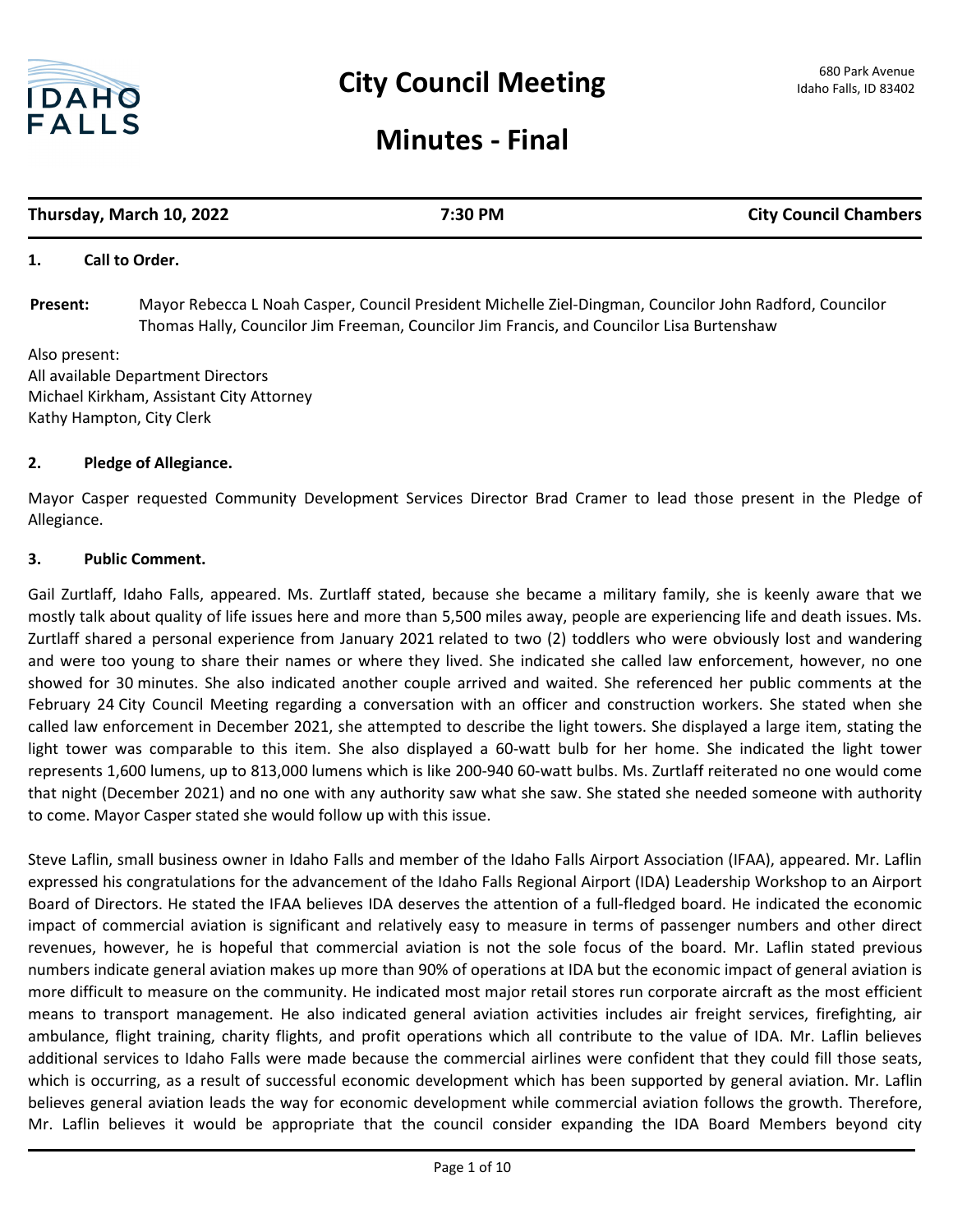councilmembers to include other members of the general aviation community. He indicated this approach has been very successful in other airports. He believes a more diverse board could better address the needs and opportunities at the IDA and the important role that it plays in supporting the city and all of Eastern Idaho.

# **4. Consent Agenda.**

Council President Dingman stated the Consent Agenda item 4.B.2) Bid IF-22-09, did not have the correct recommendation bid award total. She indicated only one (1) of two (2) lump sum sections were included with the bid. It was then moved by Council President Dingman, seconded by Councilor Burtenshaw, to remove this item from the Consent Agenda to correct the total to be awarded and move it under the Regular Agenda 5.B. so the council can properly award the bid as corrected. The motion carried by the following vote: Aye - Councilors Hally, Francis, Radford, Dingman, Burtenshaw, Freeman. Nay - none.

# **A. Airport**

**1)** Minutes from Airport Leadership Workshop with Council Members

Wednesday, December 15, 2021, Airport Leadership Workshop

# **B. City Attorney**

**1)** Resolution adopting the Idaho Falls Police Department Personnel Manual (January 2022 edition)

On February 10, 2022, the Council adopted Resolution No. 2022-02 which adopted the Police Department Personnel Manual (January 2022 edition). However the copy the Idaho Falls Police Department Personnel Manual (January 2022 edition) contained certain scrivener's errors that were not intended to be adopted as part of the manual update. This proposed resolution has a copy of the Police Department Personnel Manual (January 2022 edition) without the scrivener's errors.

# **C. Public Works**

**2)** Bid Award - Water Line Replacements 2022

On Tuesday, March 1, 2022, bids were received and opened for the Water Line Replacements 2022 project. A tabulation of bid results is attached. The purpose of the proposed bid award is to replace aging water line and construct pavement improvements in and near Saturn Avenue between Grandview Drive and Broadway.

**1)** Bid IF-22-12, Steel Traffic Light Poles for Public Works

The purchase of the steel traffic light poles is requested for the 17th and Woodruff and Sunnyside and Crestwood capital intersection improvement projects.

# **D. Municipal Services**

**1)** Bid IF-22-10, Haul and Spread Liquid Wastewater Biosolids for Public Works

To maintain compliance with Idaho Department of Environmental Quality (IDEQ) discharge permit requirements, Public Works must have the ability to haul and spread liquid wastewater biosolids.

**3)** Treasurer's Report for January 2022

A monthly Treasurer's Report is required pursuant to Resolution 2018-06 for City Council review and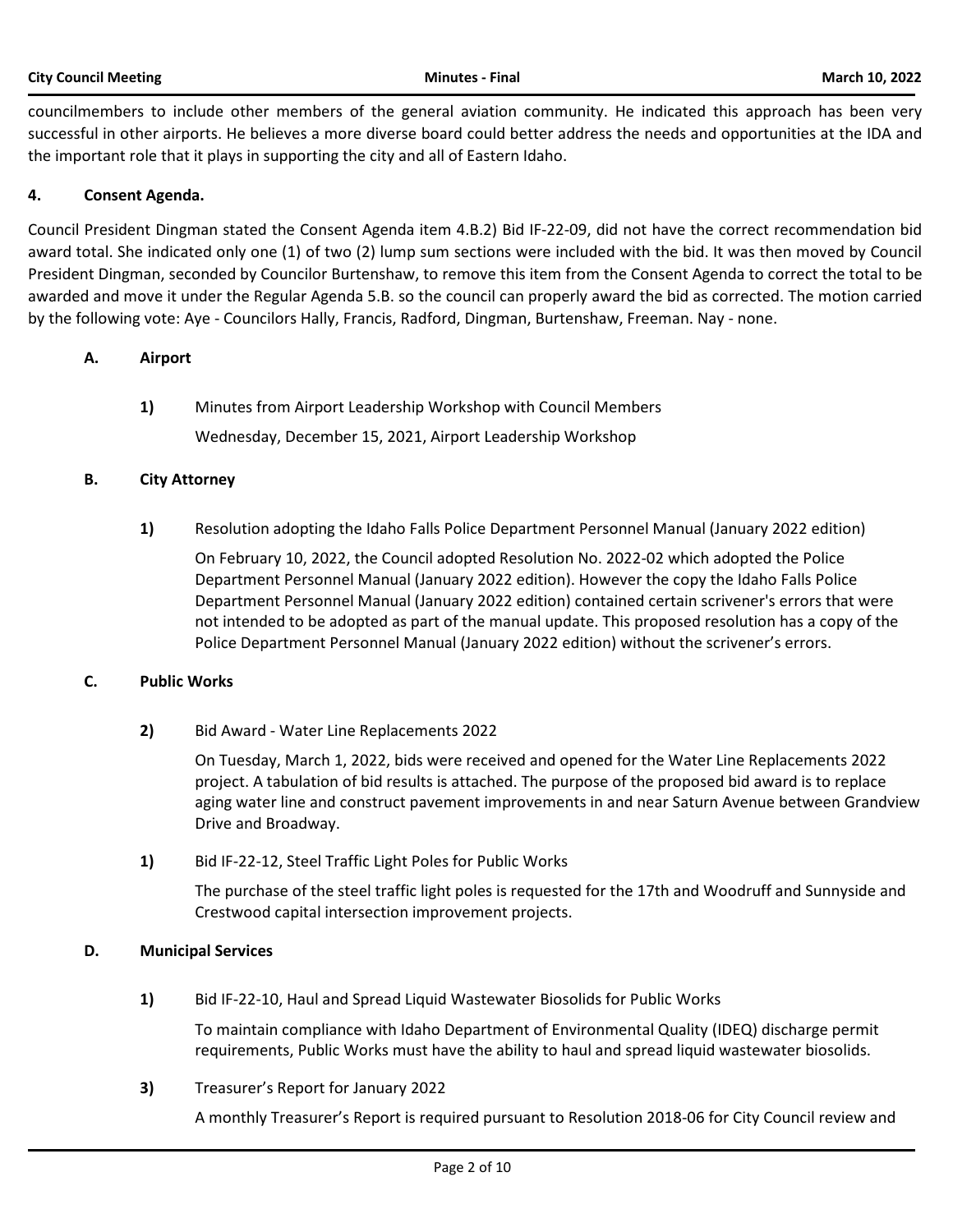approval. For the month-ending January 2022, total cash, and investments total \$143.6M. Total receipts received and reconciled to the general ledger were reported at \$60.4M, which includes revenues of \$58M and interdepartmental transfers of \$2.4M. Total distributions reconciled to the general ledger were reported at \$38.3M, which includes salary and benefits of \$5.6M, operating costs of \$30.3M and interdepartmental transfers of \$2.4M. As reported in the attached investment report, the total investments reconciled to the general fund were reported at \$135M.

**4)** Minutes from Council Meetings

February 22, 2022 City Council Work Session

**5)** License Applications, all carrying the required approvals

#### *Recommended Action:*

It was moved by Council President Ziel-Dingman, seconded by Councilor Burtenshaw, to approve, accept, or receive all items on the Consent Agenda according to the recommendations presented. The motion carried by the following vote: Aye - Councilors Freeman, Burtenshaw, Dingman, Radford, Francis, Hally. Nay - none.

#### RESOLUTION NO. 2022-08

A RESOLUTION OF THE CITY OF IDAHO FALLS, IDAHO, A MUNICIPAL CORPORATION OF THE STATE OF IDAHO, ADOPTING THE IDAHO FALLS POLICE DEPARTMENT PERSONNEL MANUAL (JANUARY 2022); AND PROVIDING THAT THIS RESOLUTION BE EFFECTIVE UPON ITS PASSAGE, APPROVAL, AND PUBLICATION ACCORDING TO LAW.

# **5. Regular Agenda.**

#### **A. Human Resources**

# **1)** Resolution to Update Personnel Manual

The Personnel Manual provides guidance over a broad range of City employment matters and relationships. The attached draft is the result of a thorough review of the current Manual, employment best practices, and input from various sources, including Council members, Department Directors, and City employees. Changes are in the areas of background checks, pay, standby time, employment flexibility, holidays, vacation/sick use, Commercial Drivers License employment expectations, cessation of longevity pay, and re-employment preference.

Human Resources Director Ryan Tew appeared. He stated discussion of these proposed changes occurred approximately six (6) weeks ago at a Council Work Session. He also stated this contains approximately a year's worth of work. He indicated these changes have been presented to all employees for 30-day feedback, noting there were no substantive changes.

It was moved by Councilor Burtenshaw, seconded by Council President Ziel-Dingman, to approve the Resolution to adopt the City of Idaho Falls Personnel Manual (March 2022). The motion carried by the following vote: Aye - Councilors Freeman, Radford, Burtenshaw, Francis, Dingman, Hally. Nay - none.

#### RESOLUTION NO. 2022-09

A RESOLUTION OF THE CITY OF IDAHO FALLS, IDAHO, A MUNICIPAL CORPORATION OF THE STATE OF IDAHO, AMENDING CITY OF IDAHO FALLS PERSONNEL POLICY REGARDING COMPENSATION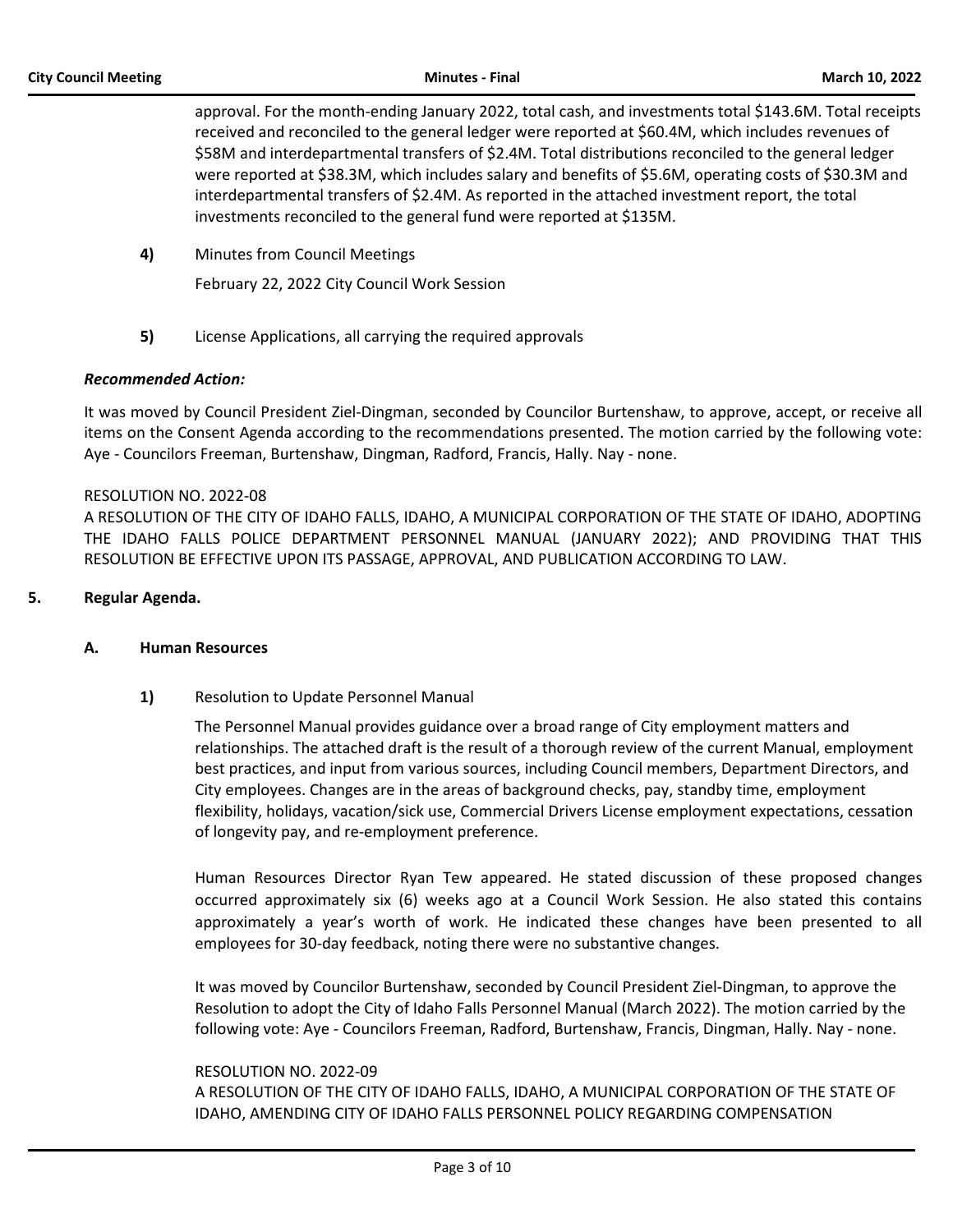# ADMINISTRATION, HOLIDAYS, FLEXIBLE WORK SCHEDULES, CODE OF CONDUCT VIOLATIONS, DRUG AND ALCOHOL POLICY ADMINISTRATION; AND PROVIDING THAT THIS RESOLUTION BE EFFECTIVE UPON ITS PASSAGE, APPROVAL, AND PUBLICATION ACCORDING TO LAW.

#### **B. Municipal Services**

**1)** Bid IF-22-11, Niche Columbarium for Parks and Recreation

This request is to construct a new niche wall at Rosehill Cemetery.

Municipal Services Director Pamela Alexander appeared. She stated the total budget approved for this project was \$80,000, however, the Parks and Recreation (P&R) Department found operating funds for the budget overage. Per Councilor Freeman, Director Alexander was unsure of the number of units in the niche. Councilor Radford stated this is a need as more cremations are occurring due to the cost of funerals, noting Rose Hill has not previously had this option. Per Councilor Burtenshaw, Director Alexander confirmed there will be a fee for this wall. Mayor Casper stated the fee for this wall will be presented in the near future with the fee proposed for \$600. She indicated this fee will also assist with maintenance and perpetuity costs. Council President Dingman stated, due to State Code, the city is required to accept the lowest responsive responsible bidder.

It was moved by Council President Ziel-Dingman, seconded by Councilor Burtenshaw, to accept and approve the lowest responsive responsible bidder, Monument Warehouse, LLC., for a total of \$84,300.00. The motion carried by the following vote: Aye - Councilors Hally, Radford, Francis, Dingman, Burtenshaw, Freeman. Nay - none.

**2)** Bid IF-22-09, Main Line Materials for Public Works

This request is to purchase main line material inventory for the Woodruff Avenue and 17th Street Intersection project.

Director Alexander stated she inadvertently failed to include the two (2) sections. She indicated the recommended bid award is for the lowest responsive responsible bidder, HD Fowler, for a total amount of \$85,759.14.

It was moved by Council President Ziel-Dingman, seconded by Councilor Freeman, to accept and approve the lowest responsive responsible bidder, HD Fowler, for Main Line Materials for Public Works Department in the amount of \$85,759.14. The motion carried by the following vote: Aye - Councilors Francis, Dingman, Freeman, Hally, Radford, Burtenshaw. Nay - none.

#### **C. Airport**

# **1)** City Council Acting as Idaho Falls Airport Board

IDA is a city-owned enterprise funded largely by FAA grants-with other federal funds. Governance at IDA therefore must focus both fiduciary duty and management efforts on grant assurances, while at the same time ensuring that the passenger experience at IDA is convenient, comfortable, and safe. Throughout the airport management profession, these goals are met with board management. After a period of meeting in "Airport Leadership Workshops," the Idaho Falls City Council is well suited to oversee airport policy, management, and overall disposition of federal and local funds. Approval of this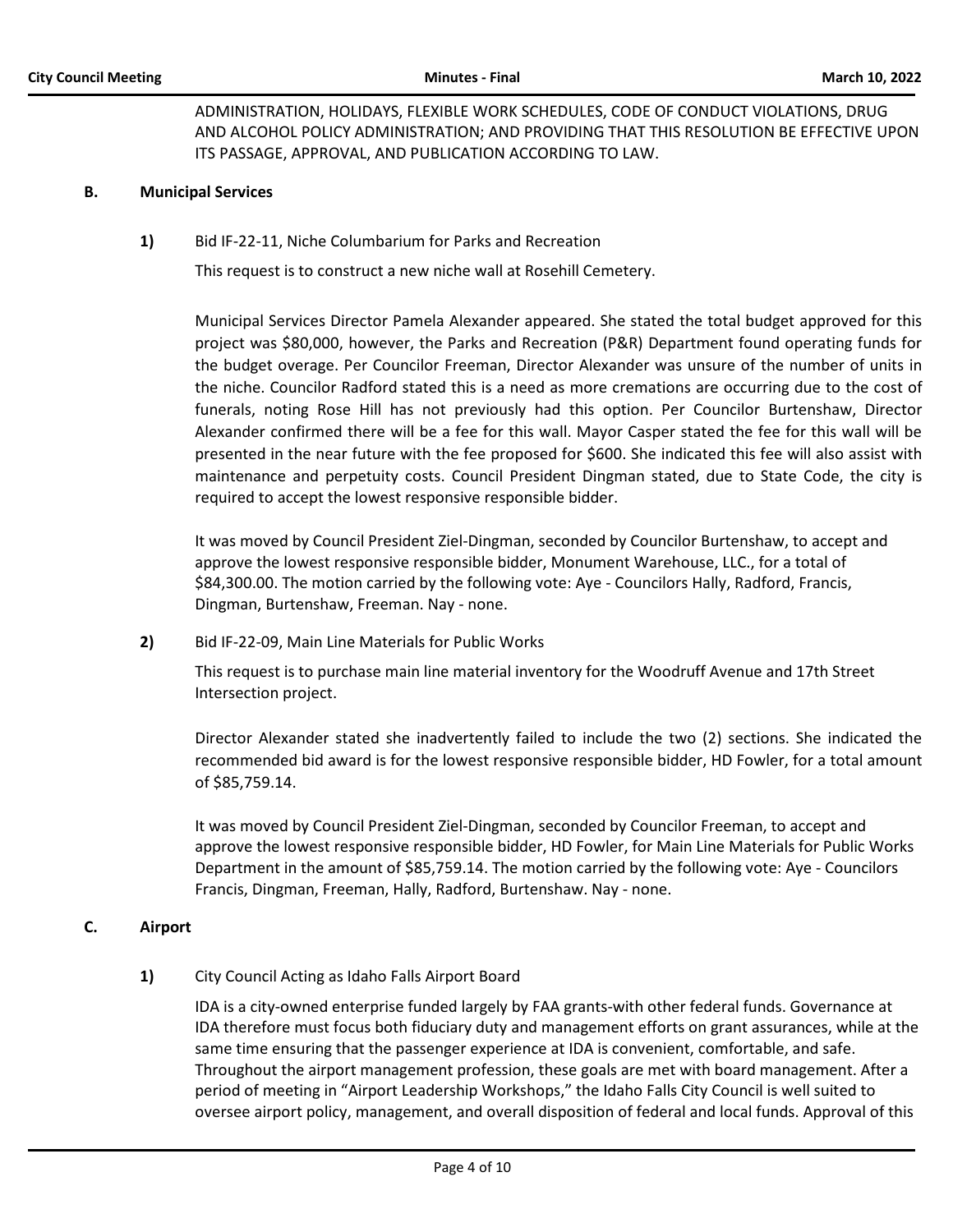manual will memorialize the practice of the City Council serving as the Idaho Falls Airport (IDA) Board of Directors.

IDA Director Rick Cloutier appeared. He stated the policies and procedures manual will formalize the Airport Board for the future. He also stated numerous discussions have occurred in previous IDA meetings, and if approved, the first official Board Meeting will be held March 13. Councilor Radford expressed his appreciation for the public comment regarding the general aviation community, and he is interested in that conversation that was mentioned. Director Cloutier noted numerous airports have Advisory Boards that may make recommendations to the official Airport Boards. He indicated the suggestion of an Advisory Board may come under the Master Plan. Per Councilor Freeman, Director Cloutier confirmed this board has the legal fiduciary responsibility over IDA governance. Mayor Casper believes this policy may go through changes. Council President Dingman, as the IDA liaison, expressed her appreciation as she believes formalizing the council as the official IDA Board is crucial to the future success of IDA, and she concurred with the fiduciary responsibility which she also believes has served Idaho Falls Power (IFP) well.

It was moved by Council President Ziel-Dingman, seconded by Councilor Freeman, to approve the policy and procedures manual for the Idaho Falls Regional Airport. The motion carried by the following vote: Aye - Councilors Francis, Dingman, Freeman, Hally, Radford, Burtenshaw. Nay - none.

#### **D. Public Works**

**1)** Iona Bonneville Sewer District (IBSD) - Request for Sewer Service Area Expansion

Public Works is in receipt of a request from the IBSD to increase the District's sewer service area boundary by 102.68 acres. The proposed expansion included two separate areas. Exhibit A is for inclusion of 20.181 acres of property located generally east of North 45th East and north of East 49th North. Exhibit B is for inclusion of 82.499 acres of property located generally west of North 55th East and north of East 65th North.

Section 8 of the Cooperative Agreement for Sewage Collection and Treatment between Idaho Falls and the District requires that enlargements to the sewer service area be approved by the City of Idaho Falls. The City had previously requested that the District not expand its sewer service area unless alternative means were secured for sewage to reach the Wastewater Treatment Plant. Currently, the Sunnyside Sanitary Sewer Trunk line carries all flow from the District to the Plant. The District did reduce its service area in response to our request and is approximately 114.83 acres smaller than when originally requested by the City.

The District's sewer service area would still be approximately 12.15 acres smaller than it was in 2016, if this request is approved.

Public Works Director Chris Fredericksen appeared. He stated the total requested acreage is 102. He also stated the shrinkage of the IBSD service area is largely in fields that the city has expanded. Per Councilor Francis, Director Fredericksen believes the IBSD is looking at other areas to decrease. Councilor Hally stated allocation of cost has not been easy. Director Fredericksen stated the city has been a long-term provider for the IBSD, and numerous cost discussions have occurred over the previous year which has resulted in a rate increase. He also stated Public Works have stood up connection fees that the IBSD pays to the city for new connections to ensure responsibilities and proper compensation.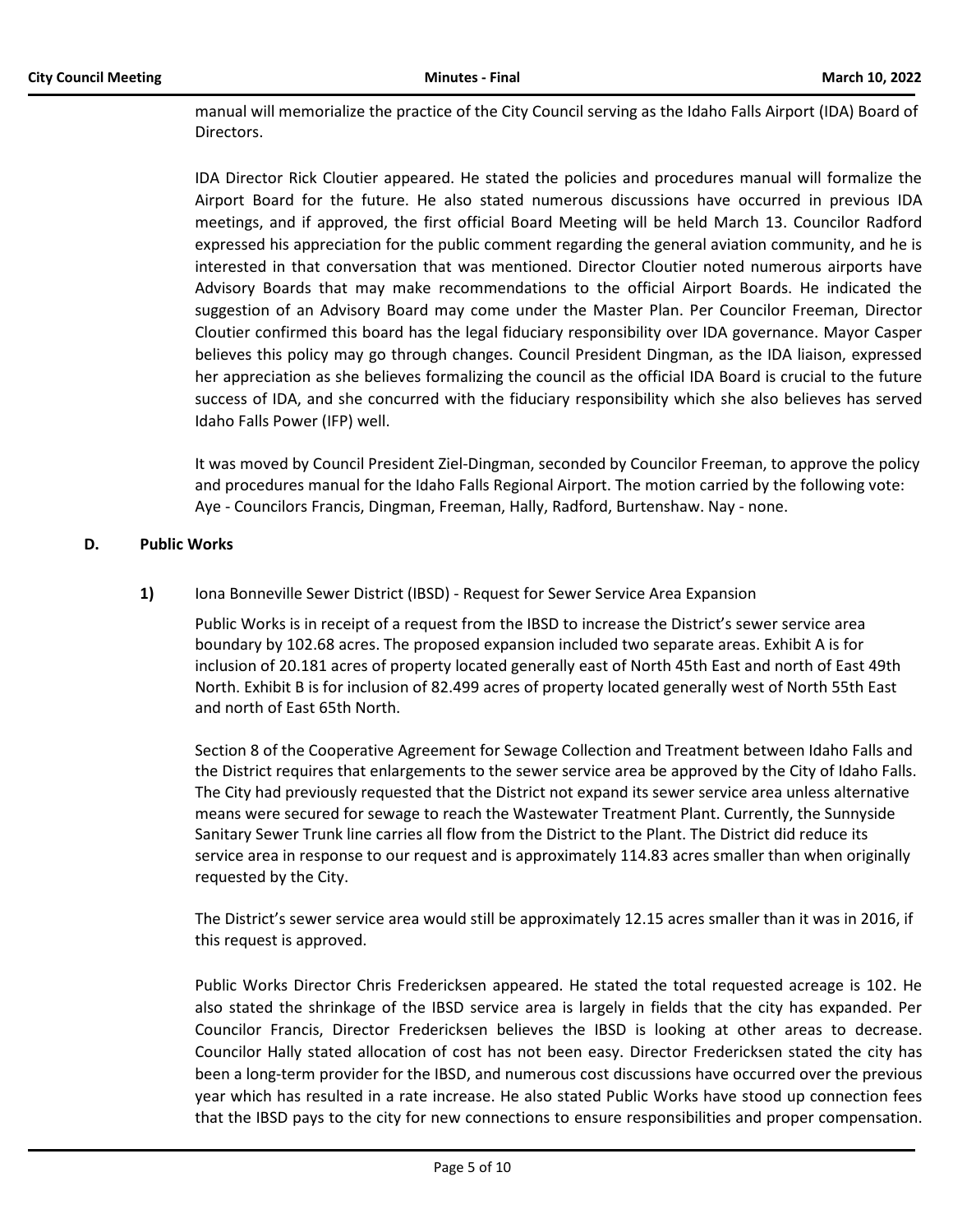Councilor Freeman recognized the IBSD paid for a significant portion of work on the Sunnyside Trunk Line. Director Fredericksen explained the Sunnyside Trunk Line stating there is approximately 25-30% capacity. He indicated the IBSD paid for their proportionate flow within that line. Per Councilor Freeman regarding the flow, Director Fredericksen stated the City of Ammon no longer uses this line which reduced the flow, although, the City of Idaho Falls is growing. He noted the IBSD would need to participate if an additional conduit is needed within the next five (5) year increment. He believes the IBSD is pursing options for handling their own waste.

It was moved by Councilor Burtenshaw, seconded by Councilor Hally, to approve the request to expand the Sewer Service Area for IBSD. The motion carried by the following vote: Aye - Councilors Freeman, Francis, Hally, Radford, Burtenshaw, Dingman. Nay - none.

# **E. Community Development Services**

**1)** Development Agreement, Final Plat and Reasoned Statement of Relevant Criteria and Standards, Riverfront Luxury Townhomes Division 1.

Attached is the application for the Development Agreement, Final Plat and Reasoned Statement of Relevant Criteria and Standards for the Riverfront Luxury Townhomes Division 1. The Planning and Zoning Commission considered this item at its April 20, 2021, meeting and recommended approval by unanimous vote. Staff concurs with this recommendation.

Councilor Francis noted Latah Street will be finished with full curb and sidewalks.

It was moved by Councilor Burtenshaw, seconded by Councilor Francis, to approve the Development Agreement for Riverfront Luxury Townhomes Division 1 and give authorization for the Mayor and City Clerk to execute the necessary documents. The motion carried by the following vote: Aye - Councilors Dingman, Radford, Francis, Burtenshaw, Hally, Freeman. Nay - none.

It was moved by Councilor Burtenshaw, seconded by Councilor Francis, to accept the Final Plat for Riverfront Luxury Townhomes Division 1 and give authorization for the Mayor, City Engineer, and City Clerk to sign said Final Plat. The motion carried by the following vote: Aye - Councilors Radford, Freeman, Burtenshaw, Francis, Dingman, Hally. Nay - none.

It was moved by Councilor Burtenshaw, seconded by Councilor Francis, to approve the Reasoned Statement of Relevant Criteria and Standards for the Final Plat for Riverfront Luxury Townhomes Division 1 and give authorization for the Mayor to execute the necessary documents. The motion carried by the following vote: Aye - Councilors Hally, Burtenshaw, Dingman, Freeman, Francis, Radford. Nay - none.

**2)** Development Agreement, Final Plat and Reasoned Statement of Relevant Criteria and Standards, Sand Creek Estates Division 3.

Attached is the application for the Development Agreement, Final Plat and Reasoned Statement of Relevant Criteria and Standards for Sand Creek Estates Division 3. The Planning and Zoning Commission considered this item at its September 7, 2021, meeting and recommended approval by unanimous vote. Staff concurs with this recommendation.

Councilor Francis stated this plat includes 16 residential and two (2) non-buildable lots. He also stated there is an anticipated trail along the canal on the opposite bank of this area that will connect across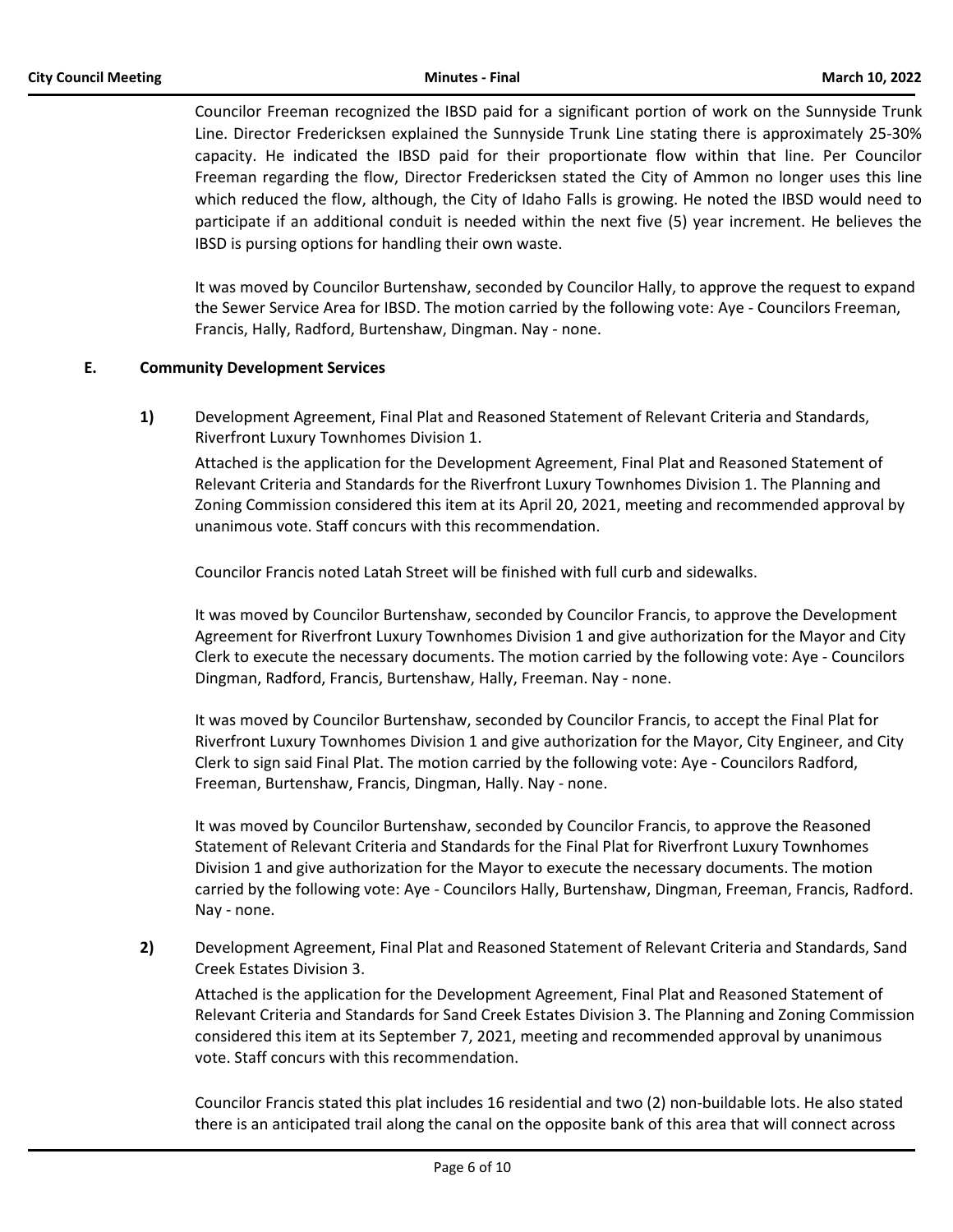the road, and the development south of town will work well with this. He indicated, per the Planning and Zoning (P&Z) Commission notes, Sandpiper Way has a curve that will 'calm' the traffic. Councilor Burtenshaw believes the bridge over the canal is in place which connects the two (2) areas well.

It was moved by Councilor Burtenshaw, seconded by Councilor Francis, to approve the Development Agreement for Sand Creek Estates Division 3 and give authorization for the Mayor and City Clerk to execute the necessary documents. The motion carried by the following vote: Aye - Councilors Burtenshaw, Hally, Radford, Dingman, Freeman, Francis. Nay - none.

It was moved by Councilor Burtenshaw, seconded by Councilor Francis, to accept the Final Plat for Sand Creek Estates Division 3 and give authorization for the Mayor, City Engineer, and City Clerk to sign said Final Plat. The motion carried by the following vote: Aye - Councilors Dingman, Burtenshaw, Francis, Freeman, Hally, Radford. Nay - none.

It was moved by Councilor Burtenshaw, seconded by Councilor Francis, to approve the Reasoned Statement of Relevant Criteria and Standards for the Final Plat for Sand Creek Estates Division 3 and give authorization for the Mayor to execute the necessary documents. The motion carried by the following vote: Aye - Councilors Francis, Dingman, Freeman, Hally, Radford, Burtenshaw. Nay - none.

**3)** Public Hearing - Planned Unit Development (PUD) and Reasoned Statement of Relevant Criteria and Standards, Skyline Manor Townhomes Division 2 PUD. Attached is the application for the PUD and Reasoned Statement of Relevant Criteria and Standards for Skyline Manor Townhomes Division 2 PUD. The Planning and Zoning Commission considered this item at its December 7, 2021, meeting and unanimously voted to recommended approval of the PUD as presented. Staff concurs with this recommendation.

Mayor Casper opened the public hearing and ordered all items presented be entered into the record. She requested applicant presentation.

Barry Bane, Connect Engineering, appeared. Mr. Bane stated the parcel on the corner of Skyline and Pancheri is just over ½ acre. He also stated this is a continuation of recently approved Skyline Manor Division 1 that will continue to connect to Skyline. He indicated the water loop will continue, sanitary sewer is currently installed, and the storm water collection will go over to the storm pond in Division 1. Mr. Bane stated this lot is currently zoned R3A, they're planning on two (2) different buildings - one (1) on the north side and one (1) on the south side which would equal ten (10) units, and these homes will be individually platted and individually sold as single-family attached homes. Mr. Bane stated they are requesting one (1) variance, the same variance requested for Division 1, which is the rear setback on the north side which is just over 11' on one (1) side and just under 8' on the other side of these townhomes. He also stated discussion occurred regarding lowering or angling the side although they believed it was best to keep the road at a 'T'. Mr. Bane noted Division 1 had no fence along Pancheri as it was set back further from the road. He also noted a fence is planned for Division 2 around the south side and the west side of the property, and the 6' fence will be reduced to a 3' fence for safety reasons. Mr. Bane believes they are complying with the PUD ordinance. He also stated there is a one-car garage with a tandem next to it to make three (3) parking spaces per unit or two (2) spaces per unit without the tandem. Per Councilor Francis, Mr. Bane stated the intersection is not changing, and the fire hydrant will stay. Also Per Councilor Francis, Mr. Bane stated the walkway on the south side of the road connects to Skyline which connects to the pathway.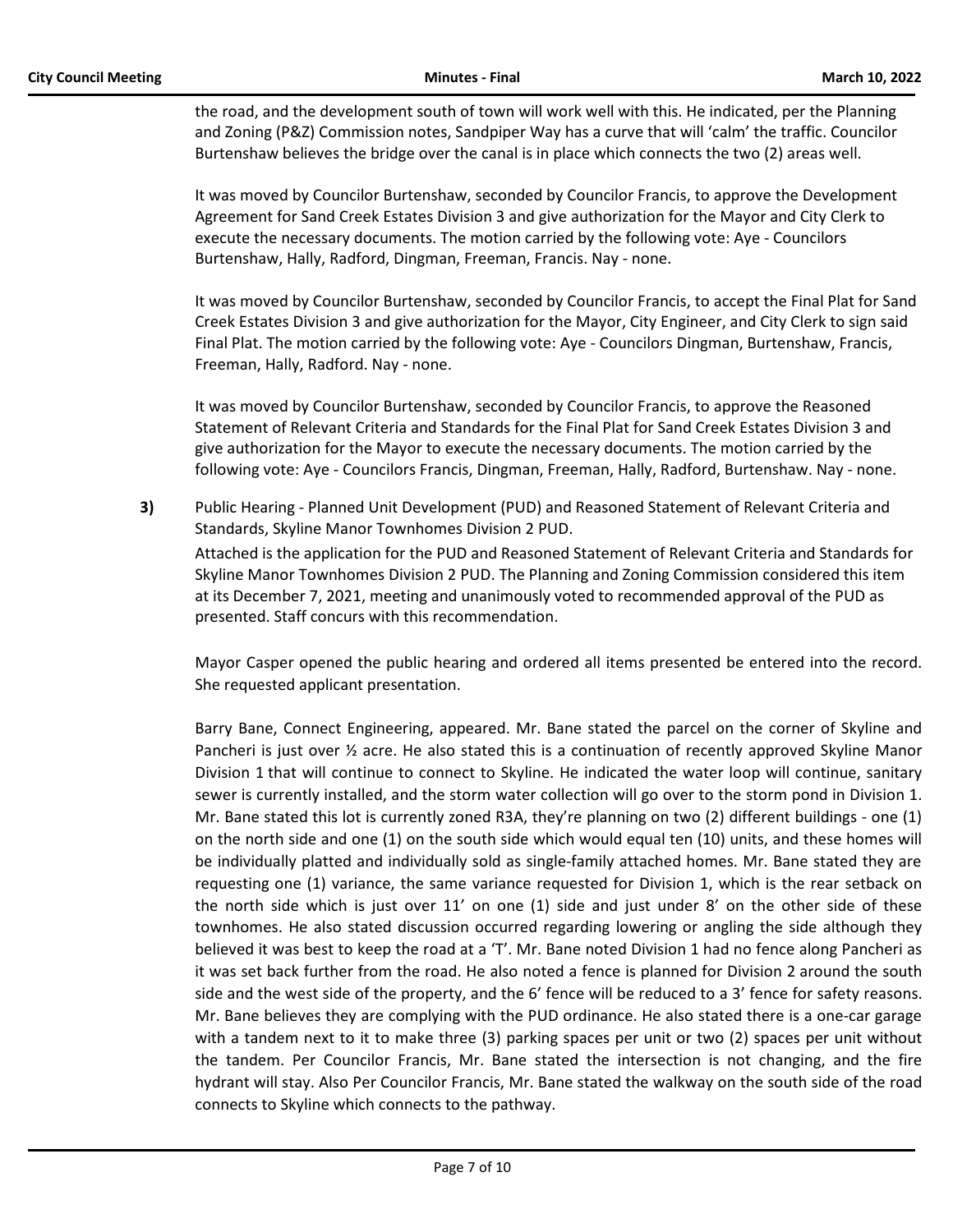Mayor Casper requested staff presentation.

Director Cramer appeared. He presented the following:

Slide 1 - Property under consideration

Director Cramer reiterated the zone is currently R3A. He noted the zoning in the Reasoned Statement has been corrected and an updated version of the Reasoned Statement was provided to the City Clerk. He also noted the PUD is below the required acreage. He stated the variance is along the north line which will match the setback in Division 1. He explained the property line has a slight angle which drops from 11' to 8'. Per Councilor Francis, Director Cramer explained the code requiring a minimum of two (2) acres for a PUD unless it's for redevelopment purposes for a public benefit or amenity that's being included. He stated this is a challenging piece of property which creates challenges with redevelopment infill. He also stated this is the type of property that typical standards are difficult to achieve. He indicated a PUD offers an exchange for variances. Mayor Casper questioned the notifications, obligations, and concerns of neighbors. Director Cramer stated the neighbors within 300' did receive notification. He is not aware of any calls or input from the surrounding property owners.

Mayor Casper requested public comment. No one appeared. Mayor Casper closed the public hearing.

Councilor Burtenshaw stated the structure to the north does not run parallel to the slant, however, the structure is the same distance. She also stated she likes the product being offered and is unique. She expressed her appreciation to the developer for offering single-family homes that could be affordable. Councilor Francis believes this property is infill and is essential as a redevelopment, and it has connectivity to the River Walk. He also believes the speed of the street will be calm as is. Councilor Freeman expressed his appreciation to the developer to make this property work as infill. Councilor Hally believes this is an example of affordable housing which is needed.

It was moved by Councilor Burtenshaw, seconded by Councilor Francis, to approve the Planned Unit Development for Skyline Manor Townhomes Division 2 PUD as presented. The motion carried by the following vote: Aye - Councilors Burtenshaw, Hally, Dingman, Freeman, Francis. Nay - Councilor Radford.

It was moved by Councilor Burtenshaw, seconded by Councilor Francis, to approve the Reasoned Statement of Relevant Criteria and Standards for the Planned Unit Development for Skyline Manor Townhomes Division 2 PUD and give authorization for the Mayor to execute the necessary documents. The motion carried by the following vote: Aye - Councilors Hally, Francis, Dingman, Burtenshaw, Freeman. Nay - Councilor Radford.

**4)** Ordinance to amend Title 7, Chapter 9 to add public transportation facility signs to the sign code.

Attached is an ordinance amending Title 7, Chapter 9 to add public transportation facility signs to the sign code. This ordinance is in response to the recent efforts to launch Greater Idaho Falls Transit (GIFT) to provide public transportation in Idaho Falls. Although the program at this point is focused on micro-transit, as the system grows it may eventually include fixed routes with benches and shelters. Advertising is traditionally a part of such facilities, but the sign code does not currently accommodate off-premise advertising of this type. This proposal modifies the code to allow advertising on benches and shelters only associated with the official public transportation provider for the City.

Director Cramer appeared. He stated this ordinance was drafted numerous years ago that would have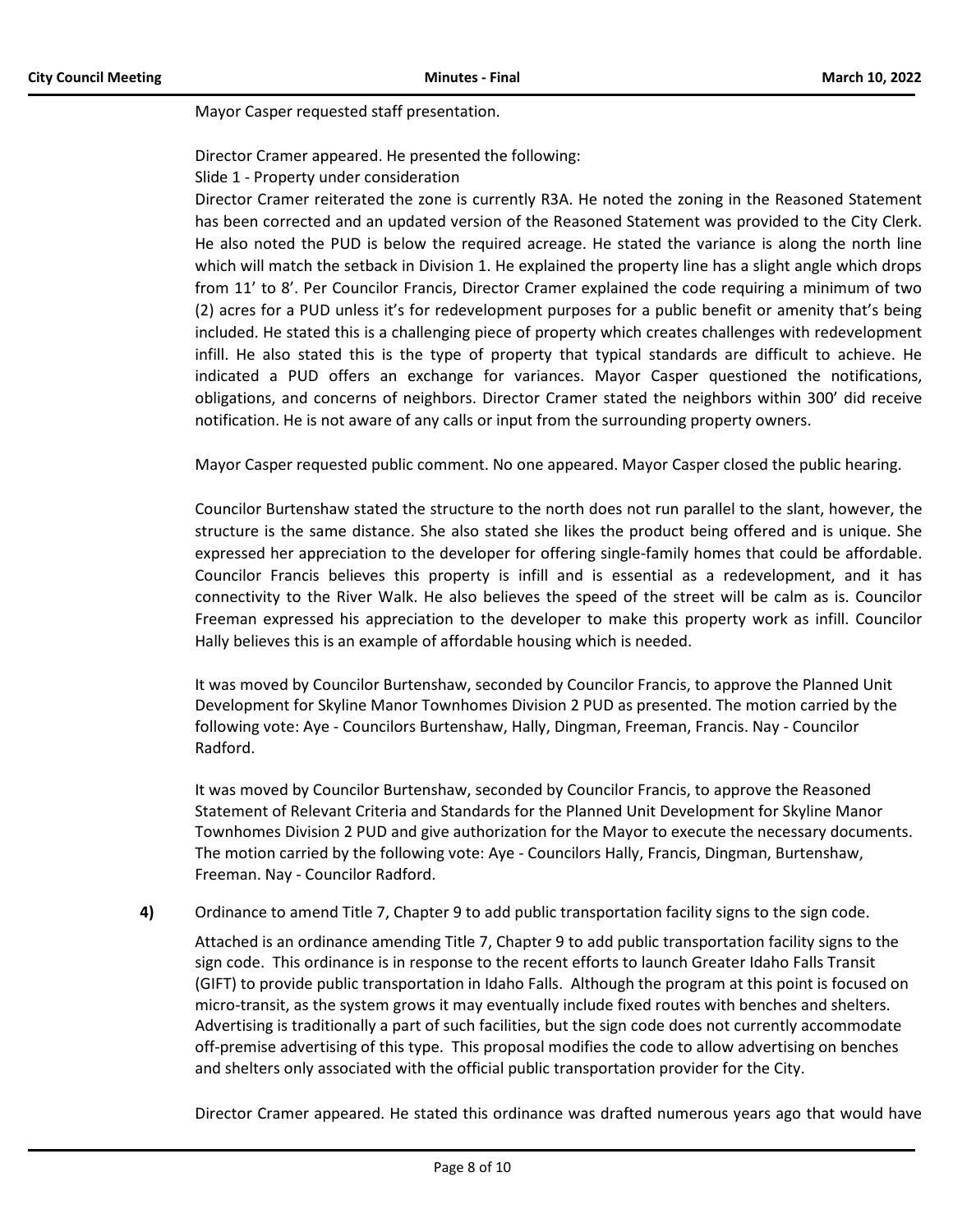funded a bus shelter, and discussion occurred regarding advertisement on the bus shelters that would be a revenue source, however, the sign code did not allow off-premise advertising. He explained on-premise and off-premise advertisement. Director Cramer stated the code has been updated to allow a revenue source for a public transportation entity, and the ordinance differentiates advertising in commercial versus residential zones. Director Cramer stated, per conversation with the new transit coordinator, there could be a need for a designated pick-up spot in particular neighborhoods. Per Councilor Francis, Director Cramer stated the revenue is not being addressed in the code. Also per Councilor Francis, Director Cramer stated the sign siting would be through Public Works with a right-of-way permit, and the standards for the sign code would be checked. Council President Dingman clarified the transit provider is three (3) entities, and all these entities have signed the Memorandum of Agreement (MOA) to provide these services. She stated the Targhee Regional Public Transportation Authority (TRPTA) dba as GIFT has the authority to enter into an agreement with any public or private agency to provide public transportation, and GIFT is the only true provider per State Code. She also stated there could be a high need for this. She noted previously there were bus benches on fixed routes where the advertising dollars were being provided back to TRPTA. She also noted there was another bus bench program that has since been dissolved. Councilor Burtenshaw expressed her gratitude to the GIFT program. She believes this will be very proactive, is positive, and a forward-thinking advancement.

It was moved by Councilor Burtenshaw, seconded by Councilor Francis, to approve the amendment of Title 7, Chapter 9 to add public transportation facility signs to the sign code under a suspension of the rules requiring three complete and separate readings and request that it be read by title and published by summary. The motion carried by the following vote: Aye - Councilors Freeman, Radford, Burtenshaw, Francis, Dingman, Hally. Nay - none.

At the request of Mayor Casper, the City Clerk read the ordinance by title only:

#### ORDINANCE NO. 3447

AN ORDINANCE OF THE CITY OF IDAHO FALLS, IDAHO, A MUNICIPAL CORPORATION OF THE STATE OF IDAHO; AMENDING TITLE 7, CHAPTER 9 TO CLARIFY AND ADD WATER PLAN DEVELOPMENT, ELECTRONIC MESSAGE CENTER, AND PUBLIC TRANSPORTATION TO THE SIGN CODE; PROVIDING SEVERABILITY, CODIFICATION, PUBLICATION BY SUMMARY, AND ESTABLISHING EFFECTIVE DATE.

Director Cramer indicated the wrong ordinance summary language was included in the packet. Mayor Casper clarified the content of the ordinance is correct. She requested the City Clerk re-read the ordinance title considering this to be a scrivener's error. Mr. Kirkham believes the title should be amended as a council action with the corrected title.

At the request of Mayor Casper, the City Clerk re-read the ordinance by title only:

#### ORDINANCE NO. 3447

AN ORDINANCE OF THE CITY OF IDAHO FALLS, IDAHO, A MUNICIPAL CORPORATION OF THE STATE OF IDAHO; AMENDING TITLE 7, CHAPTER 9 TO CLARIFY AND ADD PUBLIC TRANSPORTATION FACILITY SIGNS TO THE SIGN CODE; PROVIDING SEVERABILITY, CODIFICATION, PUBLICATION BY SUMMARY, AND ESTABLISHING EFFECTIVE DATE.

It was then moved by Councilor Francis, seconded by Councilor Burtenshaw, to accept the amended version of the ordinance title. The motion carried by the following vote: Aye - Councilors Hally, Dingman, Francis, Burtenshaw, Radford, Freeman. Nay - none.